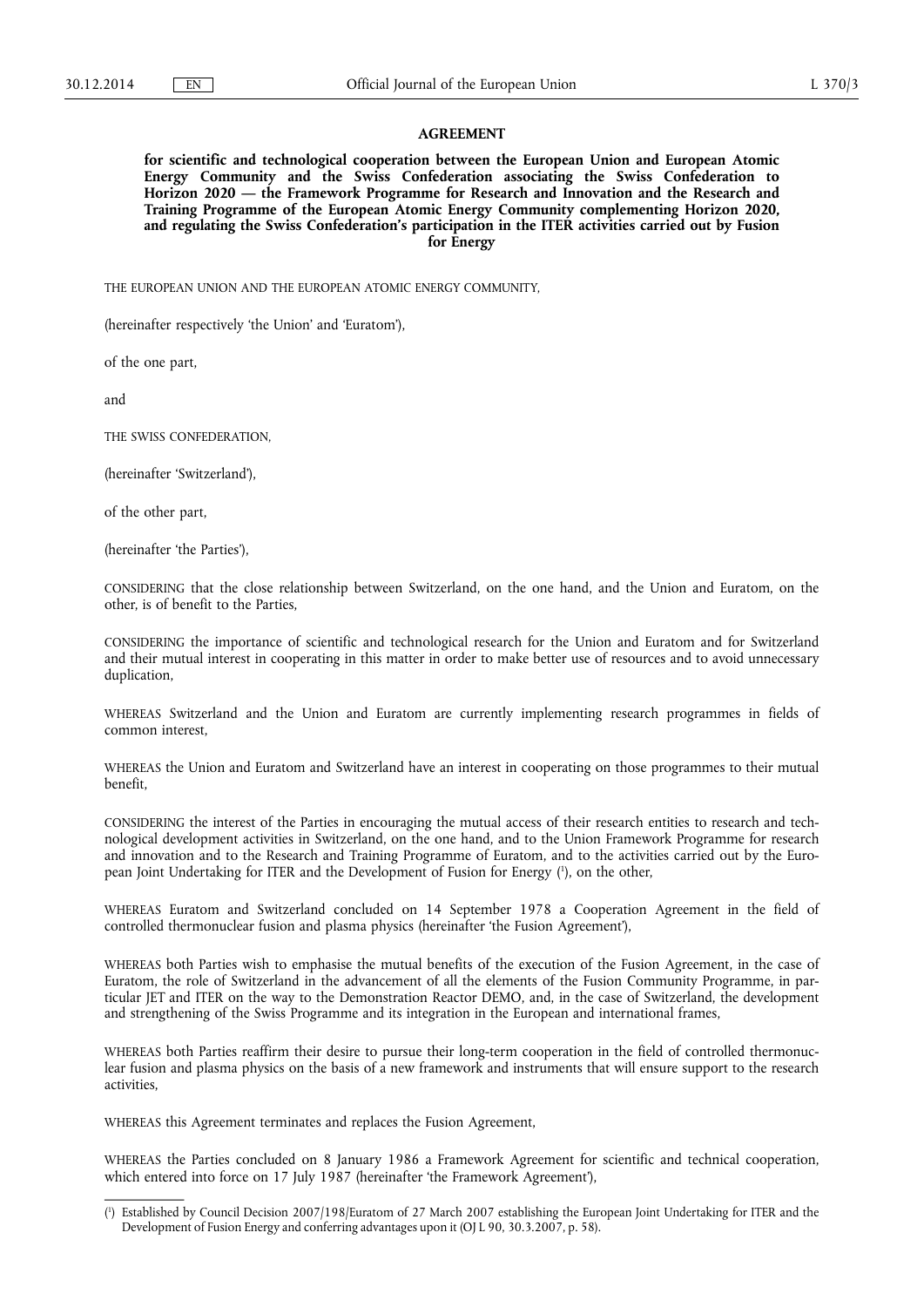CONSIDERING that Article 6 of the Framework Agreement states that the cooperation aimed at by the Framework Agreement is to be carried out through appropriate agreements,

WHEREAS on 25 June 2007 the Communities and Switzerland signed an Agreement on scientific and technological cooperation between the European Community and the European Atomic Energy Community, of the one part, and the Swiss Confederation, of the other part,

WHEREAS on 7 December 2012 Euratom and Switzerland concluded an Agreement on scientific and technological cooperation between the European Atomic Energy Community, of the one part, and the Swiss Confederation, of the other part, associating the Swiss Confederation to the Framework Programme of the European Atomic Energy Community for nuclear research and training activities (2012-2013),

CONSIDERING that Article 9(2) of the abovementioned 2007 Agreement and Article 9(2) of the abovementioned 2012 Agreement provide for renewal of the Agreement with a view to participation in new multi-annual Framework Programmes for research and technological development or other current and future activities, under mutually agreed conditions,

WHEREAS Euratom concluded on 21 November 2006 the Agreement on the Establishment of the ITER International Fusion Energy Organization for the Joint Implementation of the ITER Project ( 1 ). Pursuant to Article 21 of that Agreement and to the Agreements in the form of an Exchange of Letters between the European Atomic Energy Community and the Swiss Confederation (i) on the application of the Agreement on the Establishment of the ITER International Fusion Energy Organization for the joint implementation of the ITER Project, the Agreement on the Privileges and Immunities of the ITER International Fusion Energy Organization for the Joint Implementation of the ITER Project and the Agreement between the European Atomic Energy Community and the Government of Japan for the joint implementation of the Broader Approach Activities in the field of fusion energy research to the territory of the Swiss Confederation and (ii) on Switzerland's membership in the European Joint Undertaking for ITER and the Development of Fusion Energy of 28 November 2007, the abovementioned 2006 Agreement applies to Switzerland participating in the Euratom fusion programme as a fully associated third State,

WHEREAS Euratom is a member of the European Joint Undertaking for ITER and the Development of Fusion Energy. Pursuant to Article 2 of Decision 2007/198/Euratom and to the Agreements in the form of an Exchange of Letters between the European Atomic Energy Community and the Swiss Confederation (i) on the application of the Agreement on the Establishment of the ITER International Fusion Energy Organization for the joint implementation of the ITER Project, the Agreement on the Privileges and Immunities of the ITER International Fusion Energy Organization for the Joint Implementation of the ITER Project and the Agreement between the European Atomic Energy Community and the Government of Japan for the joint implementation of the Broader Approach Activities in the field of fusion energy research to the territory of the Swiss Confederation and (ii) on Switzerland's membership in the European Joint Undertaking for ITER and the Development of Fusion Energy of 28 November 2007, Switzerland became a member of the European Joint Undertaking for ITER and the Development of Fusion Energy as a third State having associated its research programme to the Euratom fusion programme,

WHEREAS Euratom concluded the Agreement between the European Atomic Energy Community and the Government of Japan for the Joint Implementation of the Broader Approach Activities in the Field of Fusion Energy Research ( 2 ). Pursuant to Article 26 of that Agreement it applies to Switzerland participating in the Euratom fusion programme as fully associated third State,

WHEREAS the Union programme 'Horizon 2020 — the Framework Programme for Research and Innovation (2014-2020)' (hereinafter 'Horizon 2020') was adopted by Regulation (EU) No 1291/2013 of the European Parliament and of the Council ( 3 ), the Specific Programme implementing Horizon 2020 was adopted by Council Decision 2013/743/EU ( 4 ), and the Research and Training Programme of the European Atomic Energy Community (2014-2018) complementing Horizon 2020 (hereinafter 'the Euratom Programme') was adopted by Council Regulation (Euratom) No 1314/2013 ( 5 ), and the Rules for the participation and dissemination in Horizon 2020 and Euratom Programme

<sup>(</sup> 1 ) OJ L 358, 16.12.2006, p. 62.

<sup>(</sup> 2 ) OJ L 246, 21.9.2007, p. 34.

<sup>(</sup> 3 ) Regulation (EU) No 1291/2013 of the European Parliament and of the Council of 11 December 2013 establishing Horizon 2020 — the Framework Programme for Research and Innovation (2014-2020) and repealing Decision No 1982/2006/EC (OJ L 347, 20.12.2013, p. 104).

<sup>(</sup> 4 ) Council Decision 2013/743/EU of 3 December 2013 establishing the specific programme implementing Horizon 2020 — the Framework Programme for Research and Innovation (2014-2020) and repealing Decisions 2006/971/EC, 2006/972/EC, 2006/973/EC, 2006/974/EC and 2006/975/EC (OJ L 347, 20.12.2013, p. 965).

<sup>(</sup> 5 ) Council Regulation (Euratom) No 1314/2013 of 16 December 2013 on the Research and Training Programme of the European Atomic Energy Community (2014-2018) complementing the Horizon 2020 Framework Programme for Research and Innovation (OJ L 347, 20.12.2013, p. 948).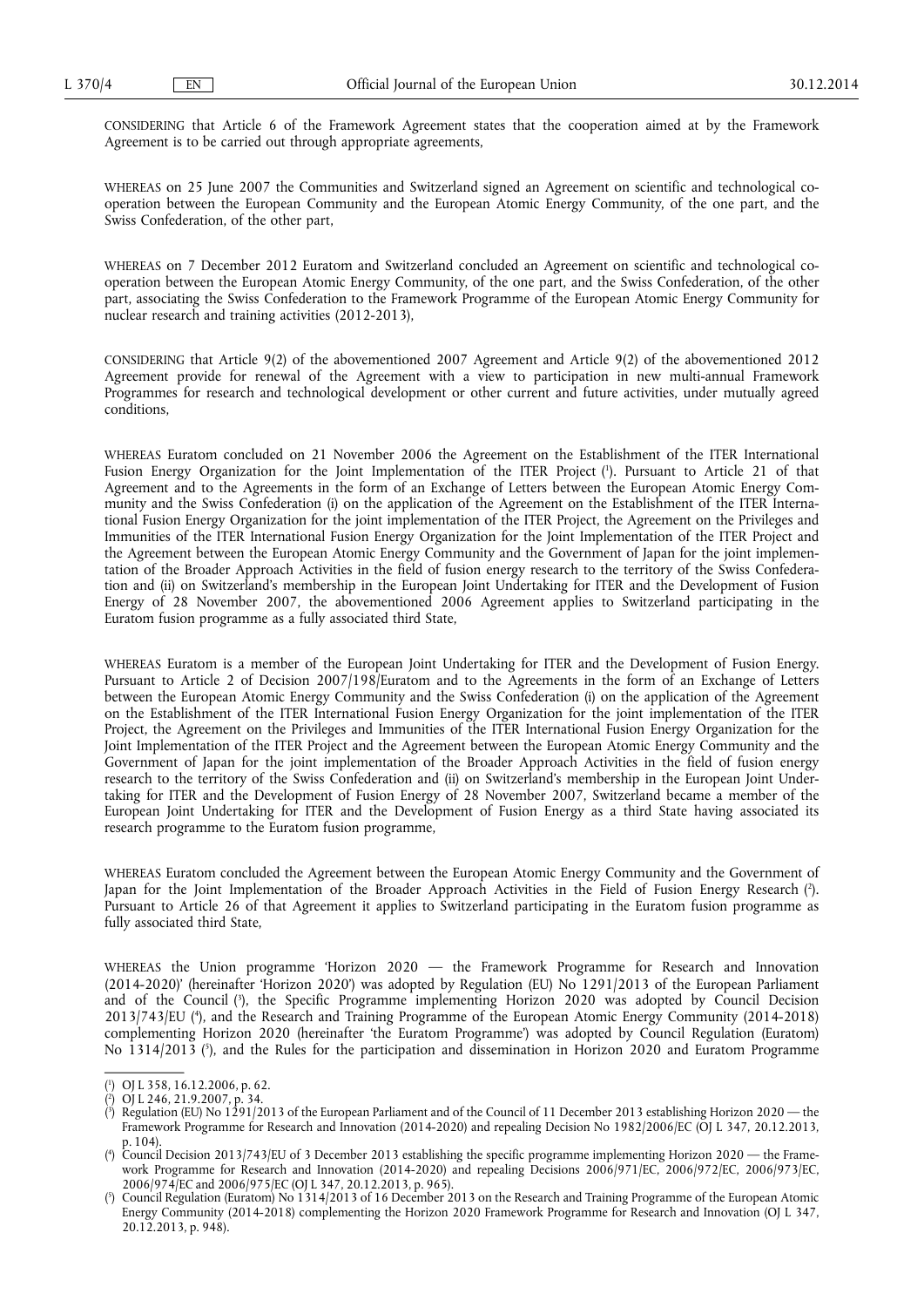were adopted by Regulation (EU) No 1290/2013 of the European Parliament and of the Council ( 1 ), and Regulation (EC) No 294/2008 of the European Parliament and of the Council ( 2 ) (hereinafter 'EIT Regulation') was amended by Regulation (EU) No 1292/2013 of the European Parliament and of the Council ( 3 ), and the decision to provide the basis for the financing of the ITER related activities for the period 2014-2020 was adopted by Council Decision 2013/791/Euratom ( 4 ),

WHEREAS without prejudice to the provisions of the Treaty on the Functioning of the European Union (hereinafter 'TFEU') and the Treaty establishing the European Atomic Energy Community (hereinafter 'Euratom Treaty'), this Agreement and any activities entered into under it will in no way affect the powers vested in the Member States of the Union to undertake bilateral activities with Switzerland in the fields of science, technology, research and development, and to conclude, where appropriate, agreements to that end,

HAVE AGREED AS FOLLOWS:

### *Article 1*

### **Subject matter**

1. The terms and conditions of Switzerland's participation in the implementation of Pillar I of Horizon 2020 and actions under the specific objective 'Spreading excellence and widening participation', the Euratom Programme 2014-2018 and in the activities carried out by the European Joint Undertaking for ITER and the Development of Fusion for Energy (hereinafter 'Fusion for Energy') for 2014-2020 shall be as laid down in this Agreement.

2. Subject to Article 13(6) this Agreement shall set out as of 1 January 2017 the terms and conditions of Switzerland's participation in the implementation of the whole of Horizon 2020, the Euratom Programme 2014-2018 and in the activities carried out by Fusion for Energy for 2014-2020.

Legal entities established in Switzerland may participate in Programmes covered by this Agreement and in the activities carried out by Fusion for Energy under the conditions set out in Article 7.

4. As of 1 January 2017 legal entities established in Switzerland may participate in the activities of the Joint Research Centre of the Union, insofar as such participation is not covered by paragraph 1.

5. Legal entities established in the Union, including the Joint Research Centre of the Union, may participate in Swiss research programmes and/or projects on themes equivalent to those of the programmes mentioned in paragraph 1 and, as of 1 January 2017, mentioned in paragraph 2.

- 6. For the purposes of this Agreement:
- (a) 'legal entity' means any natural or any legal person created and recognised as such under national law, Union law or international law, which has legal personality and which may, acting in its own name, exercise rights and be subject to obligations;
- (b) 'Programmes covered by this Agreement' means Pillar I of Horizon 2020, actions under the specific objective 'Spreading excellence and widening participation' and the Euratom Programme 2014-2018 or, subject to Article 13(6), the whole of Horizon 2020 and the Euratom Programme 2014-2018 as of 1 January 2017;
- (c) 'Pillar I of Horizon 2020' means actions under specific objectives enumerated in Annex I part I of Regulation (EU) No 1291/2013, namely the European Research Council, future and emerging technologies, Marie Skłodowska-Curie actions and research infrastructures.

<sup>(</sup> 1 ) Regulation (EU) No 1290/2013 of the European Parliament and of the Council of 11 December 2013 laying down the rules for participation and dissemination in 'Horizon 2020 — the Framework Programme for Research and Innovation (2014-2020)' and repealing Regulation (EC) No 1906/2006 (OJ L 347, 20.12.2013, p. 81).

<sup>(</sup> 2 ) Regulation (EC) No 294/2008 of the European Parliament and of the Council of 11 March 2008 establishing the European Institute of Innovation and Technology (OJ L 97, 9.4.2008, p. 1).

<sup>(</sup> 3 ) Regulation (EU) No 1292/2013 of the European Parliament and of the Council of 11 December 2013 amending Regulation (EC) No 294/2008 establishing the European Institute of Innovation and Technology (OJ L 347, 20.12.2013, p. 174).

<sup>(</sup> 4 ) Council Decision 2013/791/Euratom of 13 December 2013 amending Decision 2007/198/Euratom establishing the European Joint Undertaking for ITER and the Development of Fusion Energy and conferring advantages upon it (OJ L 349, 21.12.2013, p. 100).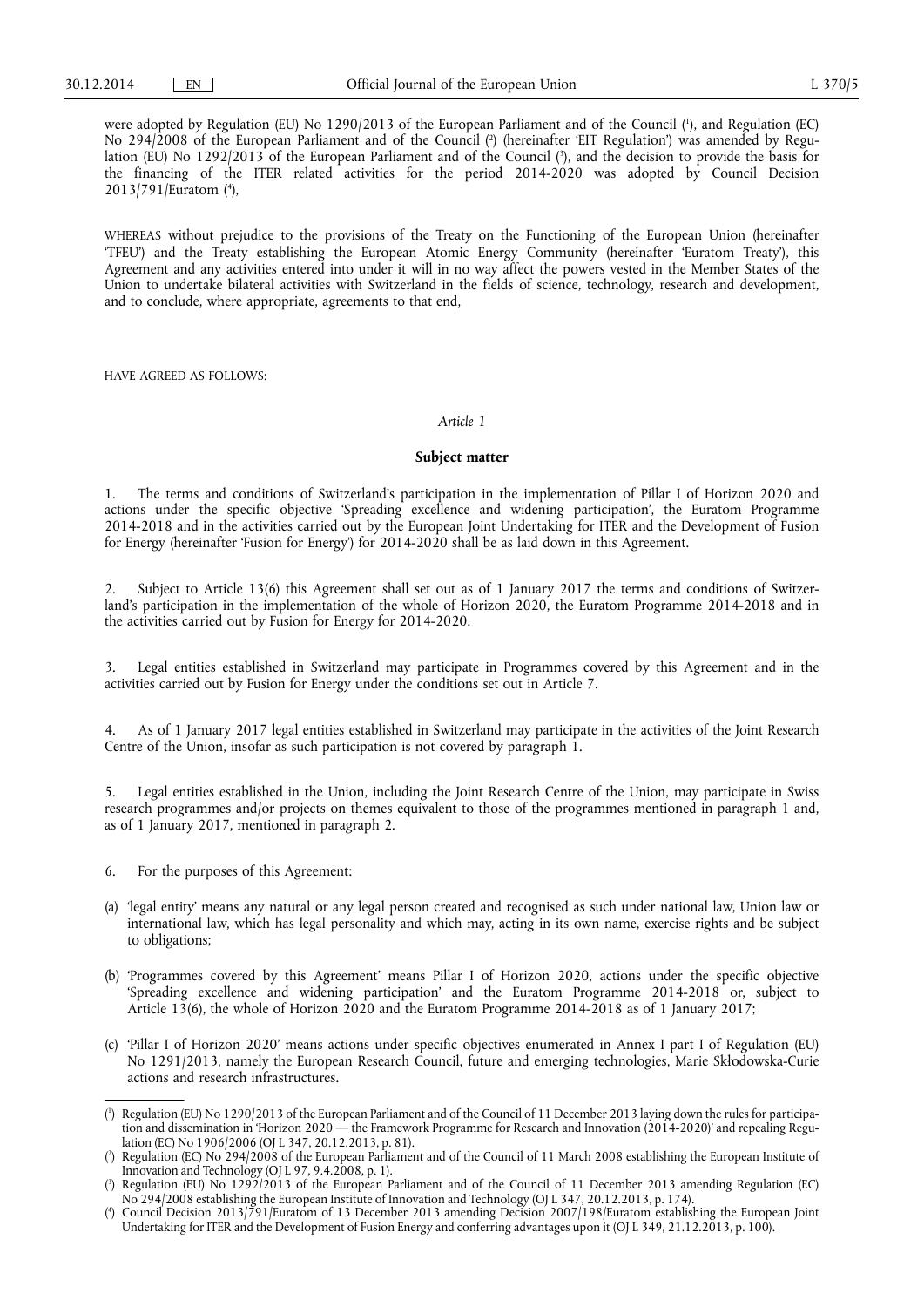## **Forms and means of cooperation**

- 1. Cooperation shall take the following forms:
- (a) Participation of legal entities established in Switzerland in Programmes covered by this Agreement in accordance with the terms and conditions laid down in their rules for the participation and dissemination; and in all activities carried out by Fusion for Energy, in accordance with the terms and conditions laid down by the Joint Undertaking.

In case the Union makes provisions for the implementation of Articles 185 and 187 TFEU), Switzerland shall be allowed to participate in the legal structures created under those provisions, in conformity with the decisions and regulations that have been or will be adopted for the establishment of those legal structures. Subject to Article 13(6), this provision shall only apply as of 1 January 2017.

Legal entities established in Switzerland shall be eligible for participation, as entities from an associated country, in indirect actions based on Articles 185 and 187 TFEU. Subject to Article 13(6), this provision shall only apply as of 1 January 2017.

Regulation (EC) No 294/2008 as amended by Regulation (EU) No 1292/2013 shall apply to participation of legal entities established in Switzerland in Knowledge and Innovation Communities.

Swiss participants are invited to the Stakeholder Forum of the European Institute of Innovation and Technology (EIT).

- (b) Financial contribution by Switzerland to the budgets of the work programmes adopted for the implementation of Programmes covered by this Agreement and to the activities carried out by Fusion for Energy, as defined in Article 4(2).
- (c) Participation of legal entities established in the Union in Swiss research programmes and/or projects decided by the Federal Council on themes equivalent to those of Programmes covered by this Agreement and to those activities carried out by Fusion for Energy, in accordance with the terms and conditions laid down in the relevant Swiss regulations and with the agreement of the partners in the specific project and the management of the corresponding Swiss programme. Legal entities established in the Union participating in Swiss research programmes and/or projects shall cover their own costs, including their relative share of the project's general management and administrative costs.

In addition to the timely provision of information and documentation concerning the implementation of Programmes covered by this Agreement and of the activities carried out by Fusion for Energy as well as of the Swiss programmes and/or projects, the cooperation between the Parties may include the following forms and means:

- (a) regular exchanges of views on research policy guidelines and priorities and plans in Switzerland and in the Union and Euratom;
- (b) exchanges of views on the prospects and development of cooperation;
- (c) timely exchanges of information on the implementation of the research programmes and projects in Switzerland and in the Union and Euratom and on the results of the work undertaken under this Agreement;
- (d) joint meetings and resulting joint declarations;
- (e) visits and exchanges of researchers, engineers and technicians;
- (f) regular contacts and follow up between programme or project leaders in Switzerland and in the Union and Euratom;
- (g) participation by experts in seminars, symposia and workshops;
- (h) timely exchanges of information on the activities of ITER in a similar manner as that for Member States of the Union.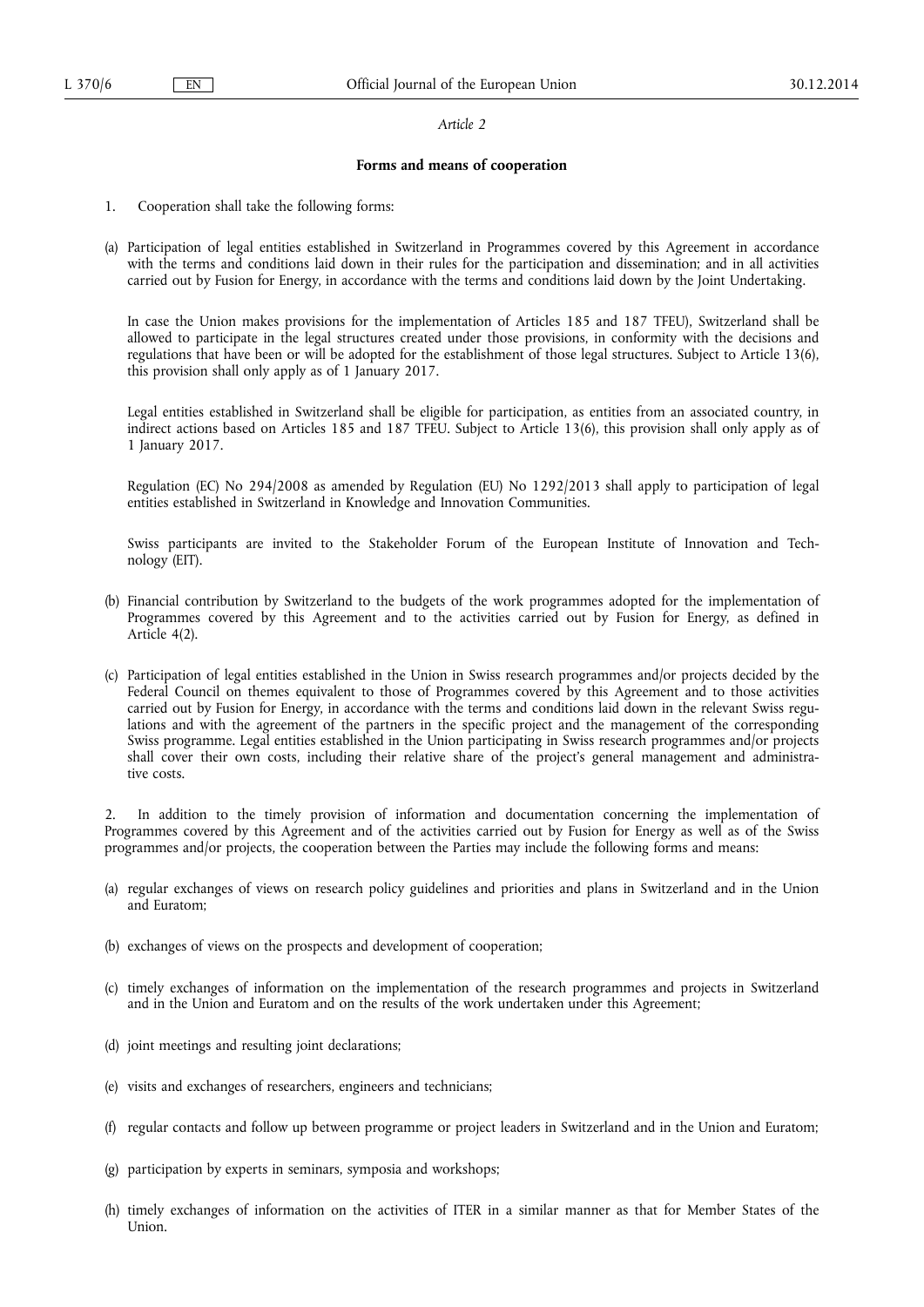### **Intellectual property rights and obligations**

Subject to Annex I to this Agreement and applicable law, legal entities established in Switzerland participating in Programmes covered by this Agreement and activities carried out by Fusion for Energy shall, as regards ownership, exploitation and dissemination of information and intellectual property arising from such participation, have the same rights and obligations as legal entities established in the Union participating in the research programmes and activities in question. This provision shall not apply to the results obtained from projects started before the provisional application of this Agreement.

2. Subject to Annex I and applicable law, legal entities established in the Union participating in Swiss research programmes and/or projects, as provided for in Article 2(1)(c), shall, as regards ownership, exploitation and dissemination of information and intellectual property arising from such participation, have the same rights and obligations as legal entities established in Switzerland participating in the programmes and/or projects in question. This provision shall not apply to the results obtained from projects started before the provisional application of this Agreement.

3. For the purposes of this Agreement, 'intellectual property' shall have the meaning set out in Article 2 of the Convention establishing the World Intellectual Property Organisation, signed at Stockholm on 14 July 1967.

## *Article 4*

### **Financial provisions**

1. Switzerland's financial contribution deriving from participation in the implementation of Programmes covered by this Agreement and to the activities carried out by Fusion for Energy shall be established in proportion to and in addition to the amount available each year in the general budget of the Union for commitment appropriations to meet the European Commission's (hereinafter 'the Commission') financial obligations stemming from work to be carried out in the forms necessary for the implementation, management, functioning and operations of the programmes covered by this Agreement.

The Union reserves the right to use the operational and administrative appropriations arising from the Swiss contribution for Programmes covered by this Agreement and all activities carried out by Fusion for Energy according to the needs of those programmes and activities.

2. The proportionality factor governing Switzerland's financial contribution under this Agreement shall be obtained by establishing the ratio between Switzerland's gross domestic product at market prices and the sum of gross domestic products, at market prices, of the Member States of the Union.

As an exception, the proportionality factor governing Switzerland's contribution to Fusion for Energy activities and the fusion part of Euratom Programme shall be obtained by establishing the ratio between Switzerland's gross domestic product at market prices and the sum of gross domestic products, at market prices, of the Member States of the Union and Switzerland.

These ratios shall be calculated on the basis of the latest statistical data from Eurostat, available at the time of publication of the draft general budget of the Union for the same year.

3. The rules governing Switzerland's financial contribution are set out in Annex II.

### *Article 5*

## **Switzerland/Communities Research Committee**

1. The Switzerland/Communities Research Committee (hereinafter 'the Committee') set up in the Framework Agreement shall review, evaluate and ensure the proper implementation of this Agreement. Any issues arising from the implementation or interpretation of this Agreement shall be referred to the Committee.

2. The Committee may decide to amend the references to Union acts contained in Annex III.

The Committee shall meet at the request of any of the Parties. Furthermore, the Committee will work on an ongoing basis through exchange of documents, e-mails and other means of communication.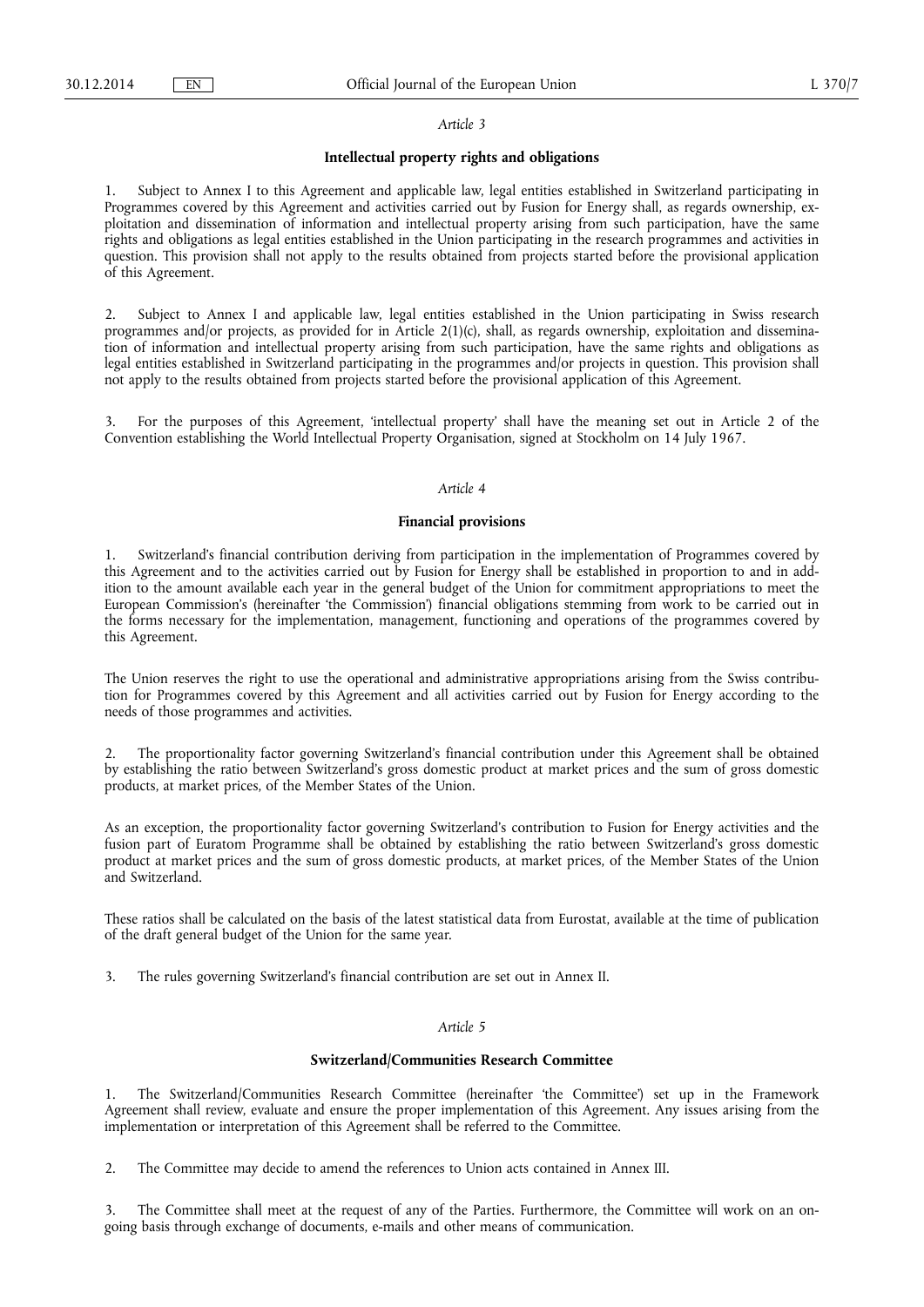## **Participation in committees**

1. Representatives of Switzerland shall participate as observers in the committees responsible for implementation of the Programmes covered by this Agreement. That participation shall be in accordance with the rules of procedure of those committees. Switzerland shall be informed of the results of votes in these committees. That participation shall take the same form, including procedures for receipt of information and documentation, as that applicable to representatives from Member States of the Union.

2. Representatives of Switzerland shall participate as observers in the Board of Governors of the Joint Research Centre. That participation shall be in accordance with the rules of procedure for the Board of Governors of the Joint Research Centre.

3. Travel costs and subsistence costs incurred by representatives of Switzerland participating in meetings of the committees referred to in paragraphs 1 and 2 shall be reimbursed by the Commission on the same basis as, and in accordance with the procedures currently in force for, representatives of the Member States of the Union.

Representatives of Switzerland shall participate in Fusion for Energy bodies. Participation shall be in accordance with the Fusion for Energy statutes, including their provisions on voting rights.

5. Participation of representatives from Switzerland in the European Research Area and Innovation Committee (ERAC) and in the ERA-related groups shall be in accordance with the rules of procedure of that Committee and of those groups.

# *Article 7*

# **Participation**

1. Without prejudice to Article 3, legal entities established in Switzerland participating in Programmes covered by this Agreement and in the activities carried out by Fusion for Energy shall have the same contractual rights and obligations as legal entities established in the Union.

2. For legal entities established in Switzerland, the terms and conditions applicable for the submission and evaluation of proposals and those for the granting and conclusion of grant agreements and/or contracts under Programmes covered by this Agreement and under the activities carried out by Fusion for Energy shall be the same as those applicable for grant agreements and/or contracts concluded under the same programmes or activities of Fusion for Energy with legal entities established in the Union.

Legal entities established in Switzerland shall be eligible for financial instruments established under Programmes covered by this Agreement.

4. An adequate number of Swiss experts shall be taken into consideration in the selection of evaluators or experts under the Programmes covered by this Agreement as well as for the activities carried out by Fusion for Energy, taking into account the skills and knowledge appropriate to the tasks assigned to them.

5. Without prejudice to Article 1(5), Article 2(1)(c) and Article 3(2) and to existing regulations and rules of procedure, legal entities established in the Union may participate under equivalent terms and conditions to Swiss partners in programmes and/or projects of the Swiss research programmes and activities mentioned in Article 2(1)(c). The Swiss authorities may make participation in a project by one or more legal entities established in the Union subject to joint participation by at least one legal entity established in Switzerland.

## *Article 8*

#### **Mobility**

Each Party shall undertake, in accordance with existing regulations and agreements in force, to guarantee the entry and stay — insofar as indispensable for the successful accomplishment of the activity concerned — of a number of their researchers participating, in Switzerland and in the Union, in the activities covered by this Agreement.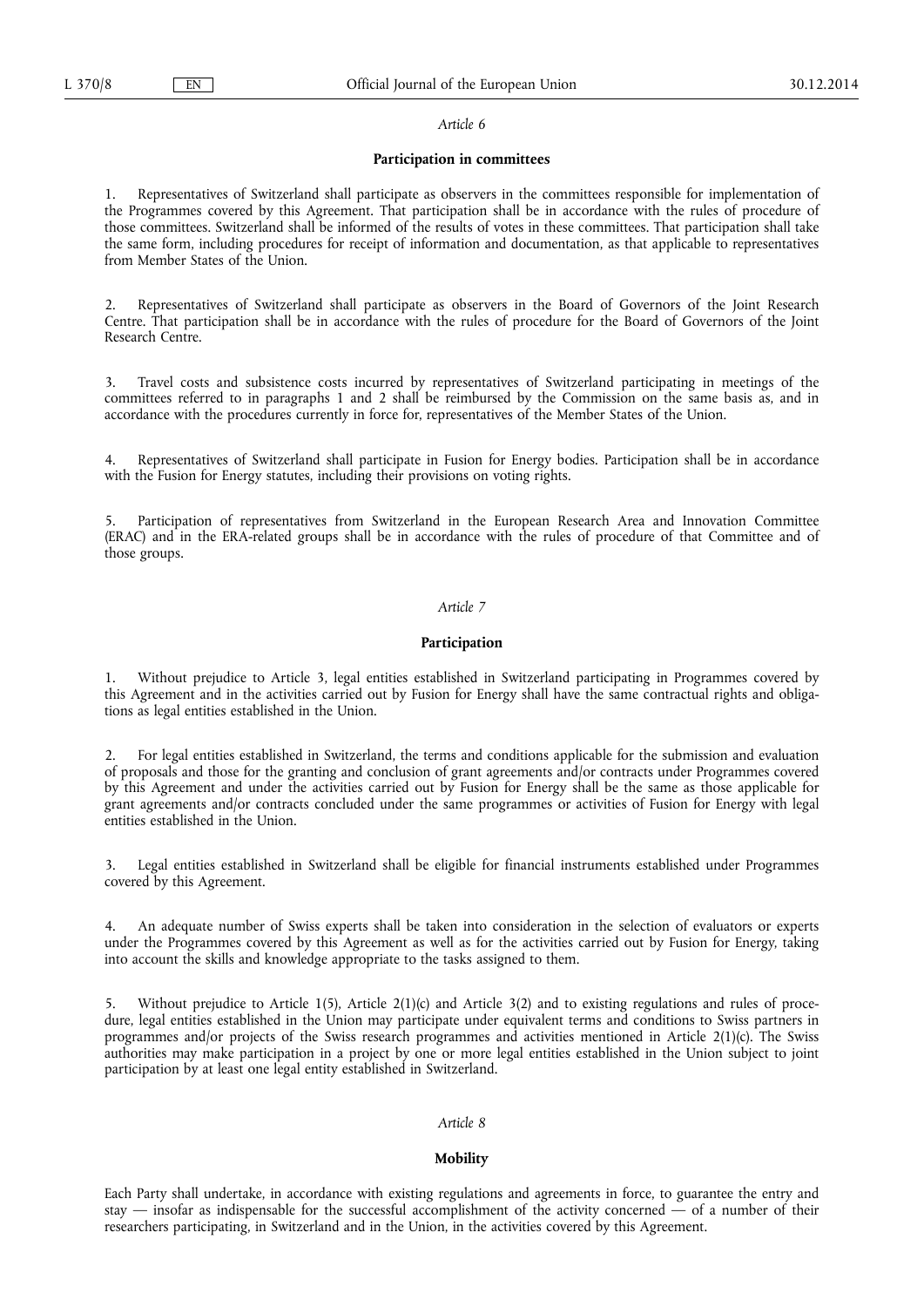#### **Revision and future collaboration**

1. Should the Union or Euratom revise or extend their respective research programmes or the activities of Fusion for Energy, this Agreement may be revised or extended under mutually agreed conditions. The Parties shall exchange information and views concerning any such revision or extension, as well as on any matters which affect directly or indirectly Switzerland's cooperation in the fields covered by Programmes covered by this Agreement and by the activities carried out by Fusion for Energy. Switzerland shall be notified of the exact content of the revised or extended programmes or activities within two weeks of their adoption by the Union and Euratom. In case of such revision or extension of the research programmes or activities, Switzerland may terminate this Agreement by giving six months' notice. The Parties shall give notice of any intention to terminate or to extend this Agreement within three months after the adoption of the Union or Euratom decision.

2. Should the Union or Euratom adopt new multi annual framework programmes for research and technological development or a new decision to finance the Fusion for Energy activities, this Agreement may be renewed or renegotiated under conditions agreed mutually between the Parties. The Parties shall exchange information and views on the preparation of such programmes or other current and future research activities, including those carried out by Fusion for Energy, through the Committee.

#### *Article 10*

### **Relation to other international agreements**

1. This Agreement shall apply without prejudice to the advantages envisaged by other international agreements binding one of the Parties and reserved only for legal entities established on the territory of that Party.

2. A legal entity established in another country associated to Horizon 2020 (Associated Country) or to the Euratom Programme enjoys the same rights and obligations under this Agreement as legal entities that are established in a Member State of the Union provided that the Associated Country in which the entity is established has agreed to award legal entities from Switzerland the same rights and obligations.

# *Article 11*

### **Territorial application**

This Agreement shall apply, on the one hand, to the territories in which the TFEU and Euratom Treaty are applied and under the conditions laid down in those Treaties and, on the other, to the territory of Switzerland.

## *Article 12*

#### **Annexes**

Annexes I, II and III shall form an integral part of this Agreement.

## *Article 13*

#### **Amendment and termination**

1. This Agreement shall apply for the duration of Horizon 2020, until 31 December 2018 for the Euratom Programme and until 31 December 2020 for the activities carried out by Fusion for Energy.

Notwithstanding paragraph 3, during the period from 1 January 2019 until 31 March 2019, either Party may terminate this Agreement by written notice in relation to the activities carried out by Fusion for Energy. In this case the Agreement shall cease to apply on 31 December 2018 in relation to such activities.

This Agreement shall be tacitly extended and apply under the same terms and conditions to the Euratom Programme 2019-2020, unless either party notifies its decision not to extend this Agreement to that Programme within three months after the adoption of the Euratom Programme 2019-2020. In the case of such a notification, this Agreement shall cease to apply on 31 December 2018 to the Euratom Programme, without prejudice to the participation of Switzerland in Horizon 2020 and in the activities carried out by Fusion for Energy.

2. This Agreement may be amended only in writing by common consent between the Parties. The procedure for entry into force of the amendments shall be the same as the procedure applicable to this Agreement.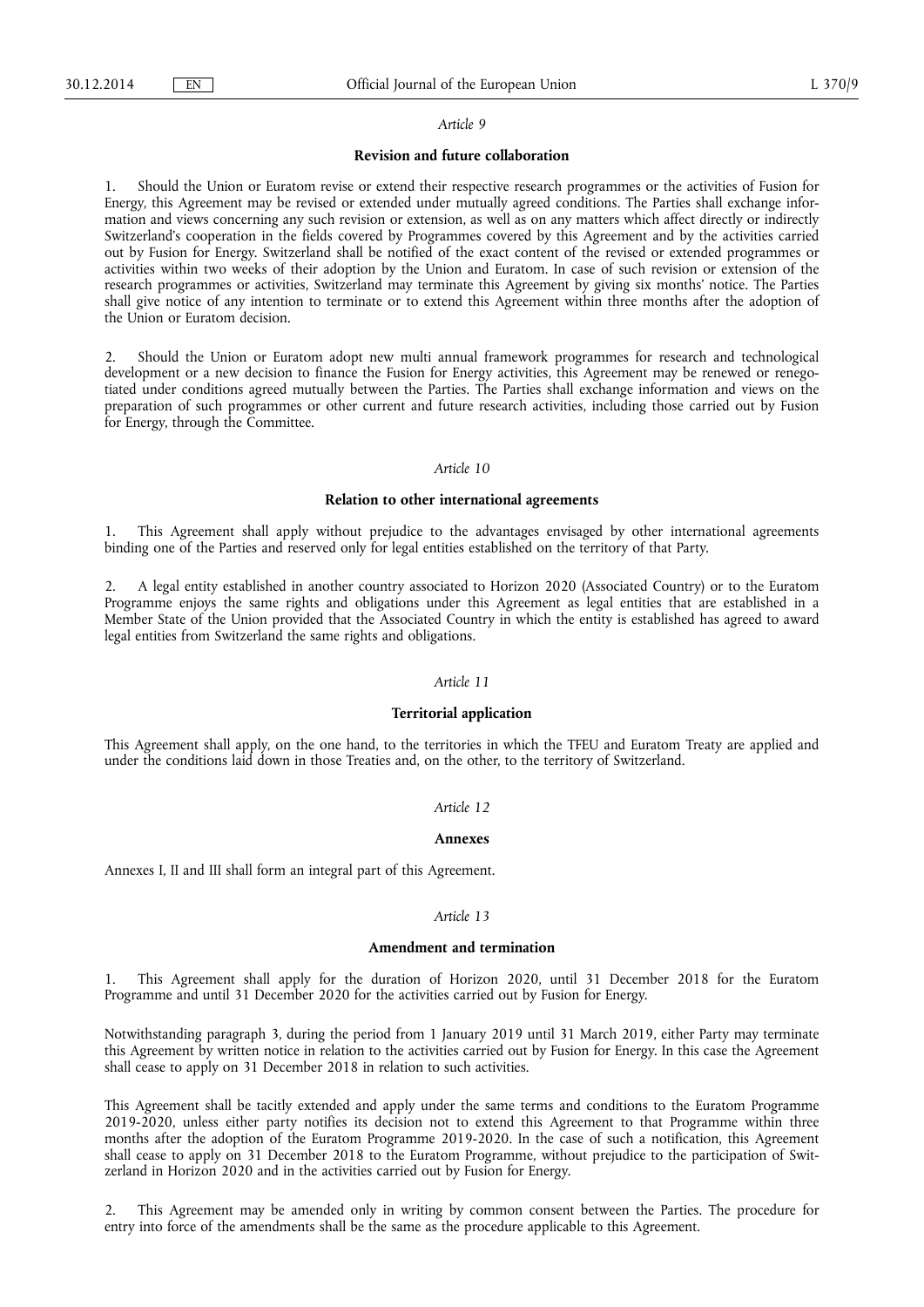3. Each Party may terminate this Agreement at any time, subject to six months' written notice.

4. In case the Agreement between the European Community and its Member States, of the one part, and the Swiss Confederation, of the other, on the free movement of persons is terminated, this Agreement shall cease to apply on the same date as the aforementioned agreement. No prior written notice shall be required to that effect.

5. This Agreement shall cease to apply in the absence of the Swiss notification required for the entry into force of the protocol on the extension to Croatia of the Agreement between the European Community and its Member States, of the one part, and the Swiss Confederation, of the other, on the free movement of persons (hereinafter 'the protocol on the extension to Croatia'), within six months after the completion of Swiss internal procedures. No prior written notice shall be required to that effect.

6. This Agreement shall cease to apply with retroactive effect, as of 31 December 2016, in the absence of Swiss ratification of the protocol on the extension to Croatia by 9 February 2017. If the Swiss Confederation ratifies that Protocol, this Agreement shall apply to the whole of Horizon 2020, Euratom Programme 2014-2018 and the activities carried out by Fusion for Energy as of 1 January 2017.

Projects and activities in progress at the time of termination and/or expiry of this Agreement shall continue until their completion under the conditions laid down in this Agreement. The Parties shall settle by common consent any other consequences of termination.

#### *Article 14*

#### **Review clause**

In the fourth year after this Agreement becomes applicable, Parties shall jointly review the implementation thereof, including the proportionality factor governing the financial contribution of Switzerland, on the basis of the data concerning participation of legal entities established in Switzerland in indirect and direct actions under the Programmes covered by this Agreement in the years 2014-2016 as well as Fusion for Energy activities.

## *Article 15*

#### **Entry into force and provisional application**

1. This Agreement shall be ratified or concluded by the Parties in accordance with their respective rules. It shall enter into force on the date of the last notification of completion of the procedures necessary to that end.

In relation to Switzerland's association to Horizon 2020, provisional application of this Agreement shall start upon its signature by representatives of Switzerland and the Union.

In relation to Switzerland's association to Euratom Programme and Fusion for Energy activities, provisional application of this Agreement shall start when Switzerland has signed the Agreement and Euratom has notified Switzerland of the completion of procedures necessary for conclusion of this Agreement.

Provisional application shall take effect from 15 September 2014. Legal entities established in Switzerland shall be treated as entities from an Associated Country within the meaning of Article 2(1) point 3 of Regulation (EU) No 1290/2013 for the purpose of the calls for proposals or invitations to submit proposals, procurement procedures or contests under Programmes covered by this Agreement which have a deadline from 15 September 2014 onwards.

If legal entities established in Switzerland are not eligible for funding in calls for proposals or invitations to submit proposals or contests under Programmes covered by this Agreement financed from the 2015 budget of those Programmes, on the basis of Article 10(1)(a) of Regulation (EU) No 1290/2013, for calculation of Switzerland's financial contribution issued in accordance with Annex II to this Agreement for the year 2015, the budget of the relevant programme shall be diminished by the budget of those calls, invitations to submit proposals or contests.

2. Should one of the Parties notify the other that it will not conclude or ratify this Agreement, it is hereby agreed that:

(a) the Union and Euratom shall reimburse Switzerland its contribution to the general budget of the Union, as provided for in Article 2(1)(b);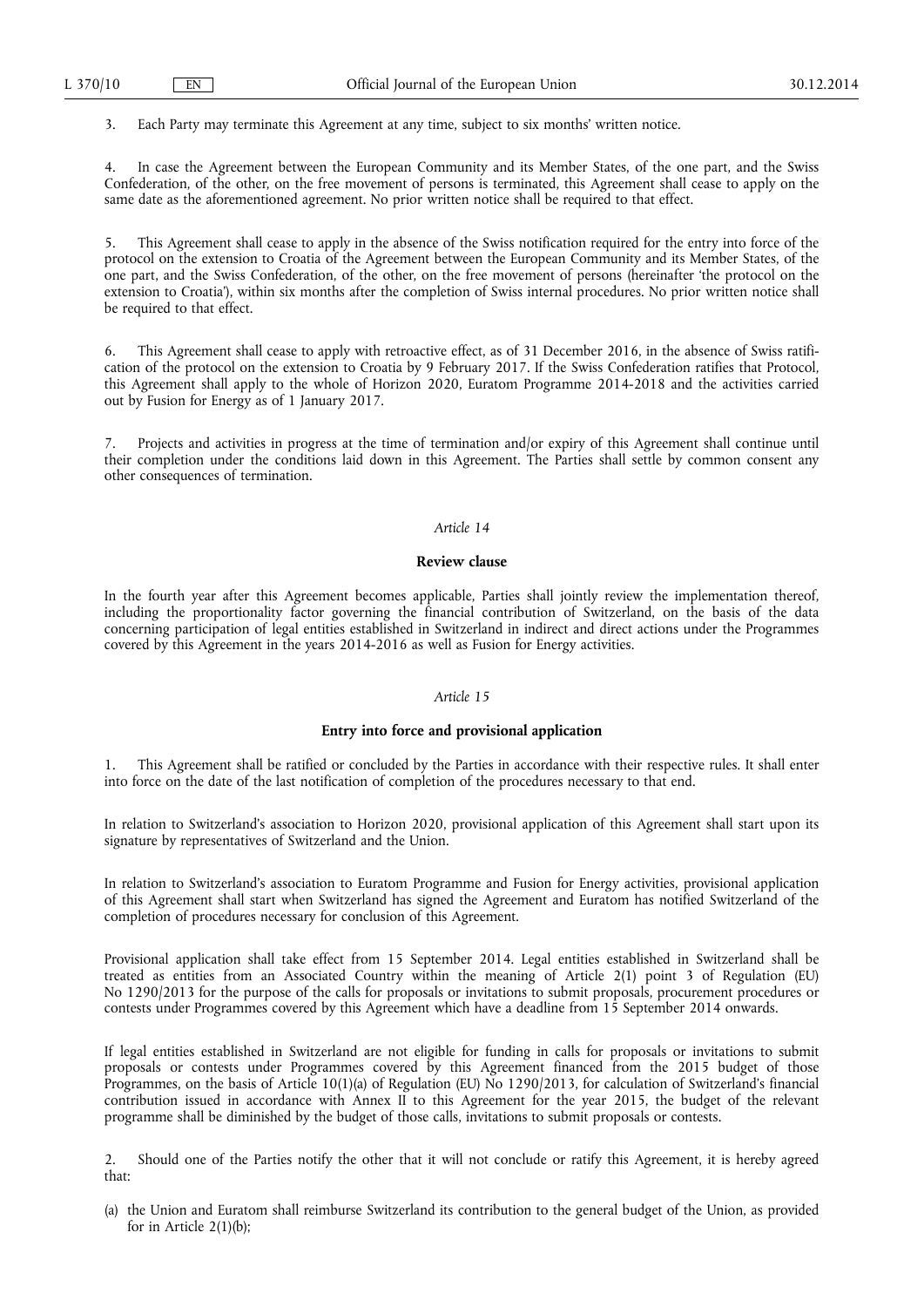- (b) however, the funds already committed by the Union and Euratom during the provisional application of this Agreement for participation by legal entities established in Switzerland in indirect actions or for participation in activities carried out by Fusion for Energy, shall be deducted by the Union and Euratom from the reimbursement referred to in point (a);
- (c) projects and activities started during this provisional application and still in progress at the time of the abovementioned notification shall continue until their completion under the conditions laid down in this Agreement.

### **Relation to the Fusion Agreement**

- 1. Upon its provisional application, this Agreement shall suspend the Fusion Agreement.
- 2. Upon its entry into force, this Agreement shall terminate and replace the Fusion Agreement.

This Agreement shall be drawn up in duplicate in the Bulgarian, Croatian, Czech, Danish, Dutch, English, Estonian, Finnish, French, German, Greek, Hungarian, Italian, Latvian, Lithuanian, Maltese, Polish, Portuguese, Romanian, Slovak, Slovenian, Spanish and Swedish languages, each text being equally authentic.

Съставено в Брюксел на пети декември две хиляди и четиринадесета година. Hecho en Bruselas, el cinco de diciembre de dos mil catorce. V Bruselu dne pátého prosince dva tisíce čtrnáct. Udfærdiget i Bruxelles den femte december to tusind og fjorten. Geschehen zu Brüssel am fünften Dezember zweitausendvierzehn. Kahe tuhande neljateistkümnenda aasta detsembrikuu viiendal päeval Brüsselis. Έγινε στις Βρυξέλλες, στις πέντε Δεκεμβρίου δύο χιλιάδες δεκατέσσερα. Done at Brussels on the fifth day of December in the year two thousand and fourteen. Fait à Bruxelles, le cinq décembre deux mille quatorze. Sastavljeno u Bruxellesu petog prosinca dvije tisuće četrnaeste. Fatto a Bruxelles, addì cinque dicembre duemilaquattordici. Briselē, divi tūkstoši četrpadsmitā gada piektajā decembrī. Priimta du tūkstančiai keturioliktų metų gruodžio penktą dieną Briuselyje. Kelt Brüsszelben, a kétezer-tizennegyedik év december havának ötödik napján. Magħmul fi Brussell, fil-ħames jum ta' Diċembru tas-sena elfejn u erbatax. Gedaan te Brussel, de vijfde december tweeduizend veertien. Sporządzono w Brukseli dnia piątego grudnia roku dwa tysiące czternastego. Feito em Bruxelas, em cinco de dezembro de dois mil e catorze. Întocmit la Bruxelles la cinci decembrie două mii paisprezece. V Bruseli piateho decembra dvetisícštrnásť. V Bruslju, dne petega decembra leta dva tisoč štirinajst. Tehty Brysselissä viidentenä päivänä joulukuuta vuonna kaksituhattaneljätoista. Som skedde i Bryssel den femte december tjugohundrafjorton.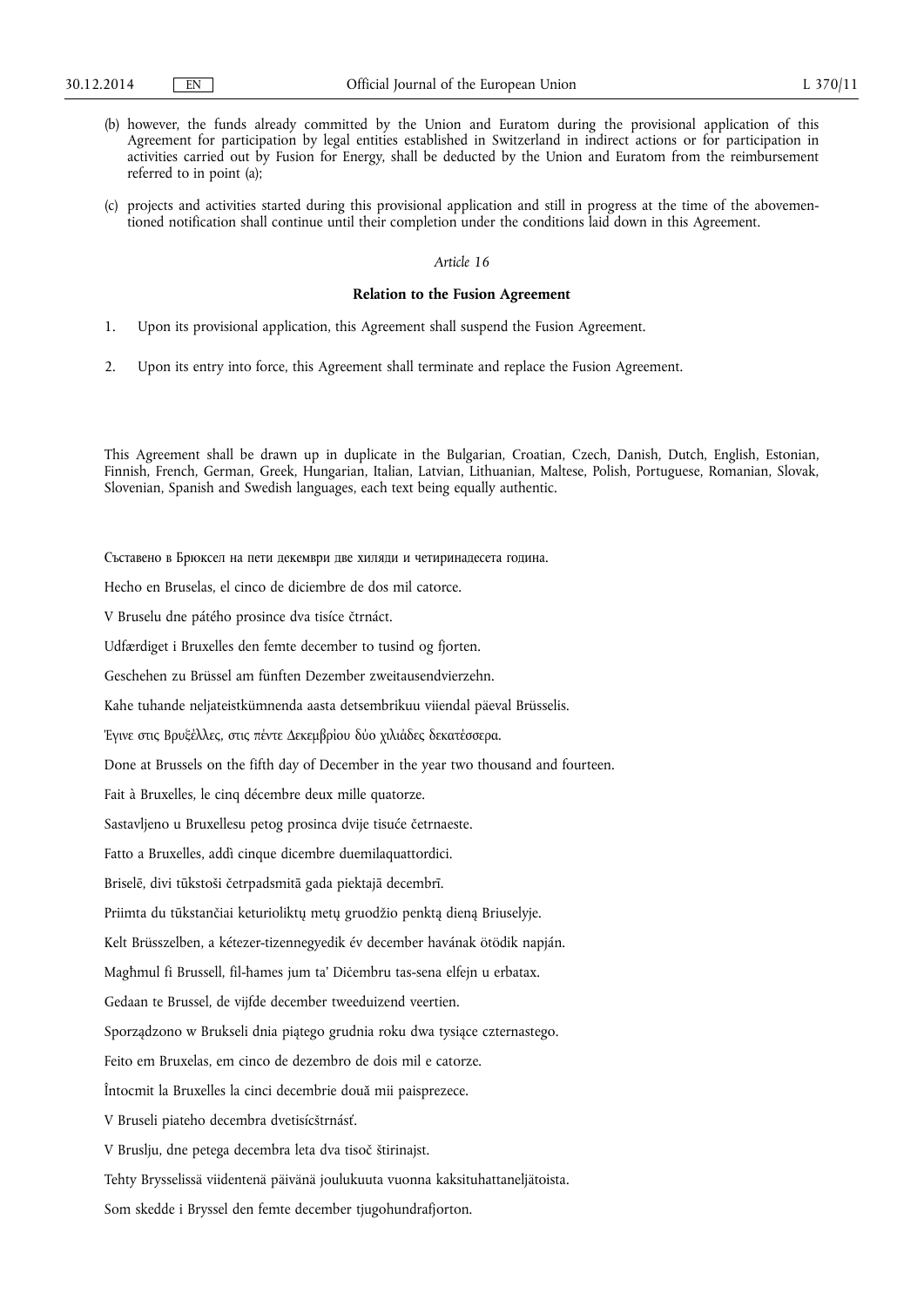За Европейския съюз Рог la Unión Europea Za Evropskou unii For Den Europæiske Union Für die Europäische Union Euroopa Liidu nimel Για την Ευρωπαϊκή Ένωση For the European Union Pour l'Union européenne Za Europsku uniju Per l'Unione europea Eiropas Savienības vārdā – Europos Sąjungos vardu Az Európai Unió részéről Għall-Unjoni Ewropea Voor de Europese Unie W imieniu Unii Europejskiej Pela União Europeia Pentru Uniunea Europeană Za Európsku úniu Za Evropsko unijo Euroopan unionin puolesta För Europeiska unionen

Shfilp

За Европейската общност за атомна енергия Por la Comunidad Europea de la Energía Atómica Za Evropské společenství pro atomovou energii For Det Europæiske Atomenergifællesskab Für die Europäische Atomgemeinschaft Euroopa Aatomienergiaühenduse nimel Για την Ευρωπαϊκή Κοινότητα Ατομικής Ενέργειας For the European Atomic Energy Community Pour la Communauté européenne de l'énergie atomique Za Europsku zajednicu za atomsku energiju Per la Comunità europea dell'energia atomica Eiropas Atomenerģijas Kopienas vārdā – Europos atominés energijos bendrijos vardu Az Európai Atomenergia-közösség részéről F'isem il-Komunità Ewropea tal-Enerġija Atomika Voor de Europese Gemeenschap voor Atoomenergie W imieniu Europejskiej Wspólnoty Energii Atomowej Pela Comunidade Europeia da Energia Atómica Pentru Comunitatea Europeană a Energiei Atomice Za Európske spoločenstvo pre atómovú energiu Za Evropsko skupnost za atomsko energtjo Euroopan atomienergiajärjestön puolcsta För Europeiska atomenergigemenskapen

 $\frac{1}{2}$ 

За Конфедерация Швейцария Por la Confederación Suiza Za Švýcarskou konfederaci For Det Schweiziske Forbund Für die Schweizerische Eidgenossenschaft Šveitsi Konföderatsiooni nimel Για την Ελβετική Συνομοσπονδία For the Swiss Confederation Pour la Confédération suisse Za Švicarsku Konfederaciju Per la Confederazione svizzera Šveices Konfederācijas vārdā Šveicarijos Konfederacijos vardu A Svájci Államszövetség részéről Għall-Konfederazzjoni Żvizzera Voor de Zwitserse Bondsstaat W imieniu Konfederacji Szwajcarskiej Pela Confederação Suíça Pentru Confederația Elvețiană Za Švajčiarsku konfederáciu Za Švicarsko konfederacijo Sveitsin valaliiton puolesta

På Schweiziska edsförbundets vägnar<br>*I DODDDDA QUA*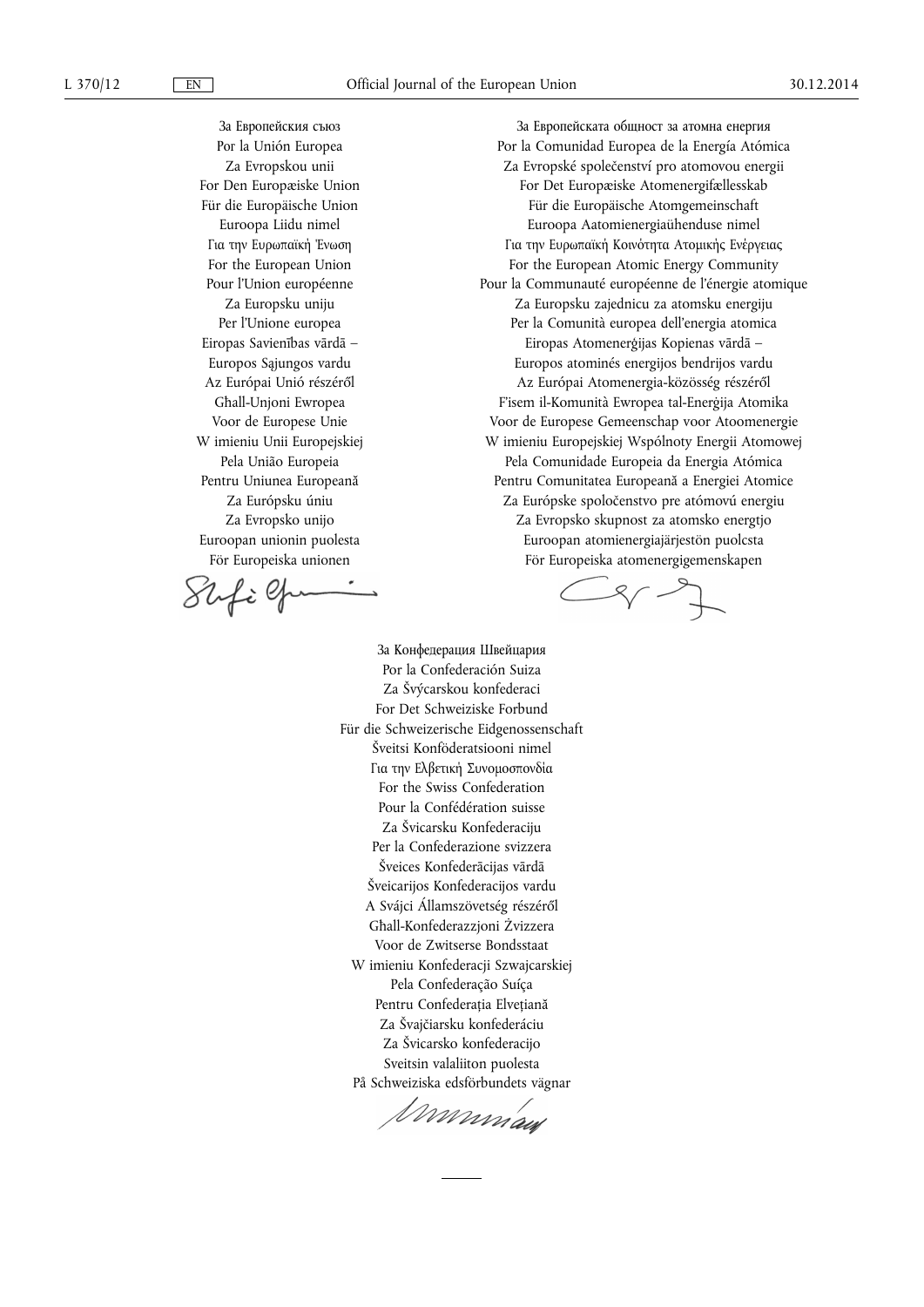### *ANNEX I*

# **PRINCIPLES ON THE ALLOCATION OF INTELLECTUAL PROPERTY RIGHTS**

# I. INTELLECTUAL PROPERTY RIGHTS OF THE LEGAL ENTITIES OF THE PARTIES

- 1. Each Party shall ensure that the intellectual property rights of the legal entities of the other Party participating in the activities undertaken under this Agreement and the rights and obligations resulting from such participation are treated in a manner compatible with the relevant international conventions applicable to the Parties, in particular the TRIPS Agreement (Agreement on Trade Related Aspects of Intellectual Property Rights administered by the World Trade Organisation), the Berne Convention (Paris Act 1971) and the Paris Convention (Stockholm Act 1967).
- 2. Legal entities established in Switzerland participating in indirect actions under Programmes covered by this Agreement shall have intellectual property rights and obligations in accordance with Regulation (EU) No 1290/2013, the provisions of the Horizon 2020 and Euratom Grant Agreements.
- 3. Legal entities established in Switzerland participating in activities carried out by Fusion for Energy shall have intellectual property rights and obligations in accordance with the rules on intellectual property rights and dissemination of information and with the financial rules adopted by Fusion for Energy.
- 4. Where legal entities established in Switzerland participate in indirect actions under Horizon 2020, implemented in accordance with Article 185 and Article 187 TFEU, the legal entities established in Switzerland shall have intellectual property rights and obligations in accordance with Regulation (EU) No 1290/2013, provisions of the relevant Grant Agreements and any other relevant rules, as applicable.
- 5. Legal entities established in a Member State of the Union participating in Swiss research programmes and/or projects shall have the same intellectual property rights and obligations as legal entities established in Switzerland participating in those research programmes or projects.

## II. INTELLECTUAL PROPERTY RIGHTS OF AND INFORMATION EXCHANGE BETWEEN THE PARTIES

- 1. Unless otherwise agreed between the Parties, the following rules shall apply to the intellectual property rights generated by the Parties in the course of the activities undertaken in accordance with Article 2(2) of this Agreement:
	- (a) The Party generating the intellectual property shall have ownership thereof. Where their respective shares in the work cannot be determined, the Parties shall co own the intellectual property;
	- (b) The Party holding ownership shall grant the other Party rights of access to and the use of the intellectual property with a view to the activities referred to in Article 2(2) of this Agreement. No charge shall be made for granting rights of access to and the use of the intellectual property.
- 2. Unless otherwise agreed between the Parties, the following rules shall apply to scientific publications from the Parties:
	- (a) Where a Party publishes a work containing data, information and technical or scientific results arising from the activities undertaken under this Agreement in journals, articles, reports and books, including audiovisual works and software, a worldwide, non- exclusive, irrevocable royalty free licence to translate, adapt, transmit and publicly distribute the data, information and technical or scientific results in question shall be granted to the other Party unless precluded from doing so by existing intellectual property rights of third parties;
	- (b) All copies of copyrighted data and information to be publicly distributed and prepared under this section shall indicate the names of the author or authors, unless an author expressly declines to be named. Copies shall also bear a clearly visible acknowledgement of the cooperative support of the Parties.
- 3. Unless otherwise agreed between the Parties, the following rules shall apply to information of the Parties that is not to be disclosed:
	- (a) At the time of submission to the other Party of information relating to the activities undertaken under this Agreement, each Party shall identify the information which it wishes to remain undisclosed;
	- (b) For the specific purposes of application of this Agreement, the receiving Party may, on its own responsibility, communicate such information that is not to be disclosed as confidential information to bodies or persons under its authority and under an obligation to keep the information confidential;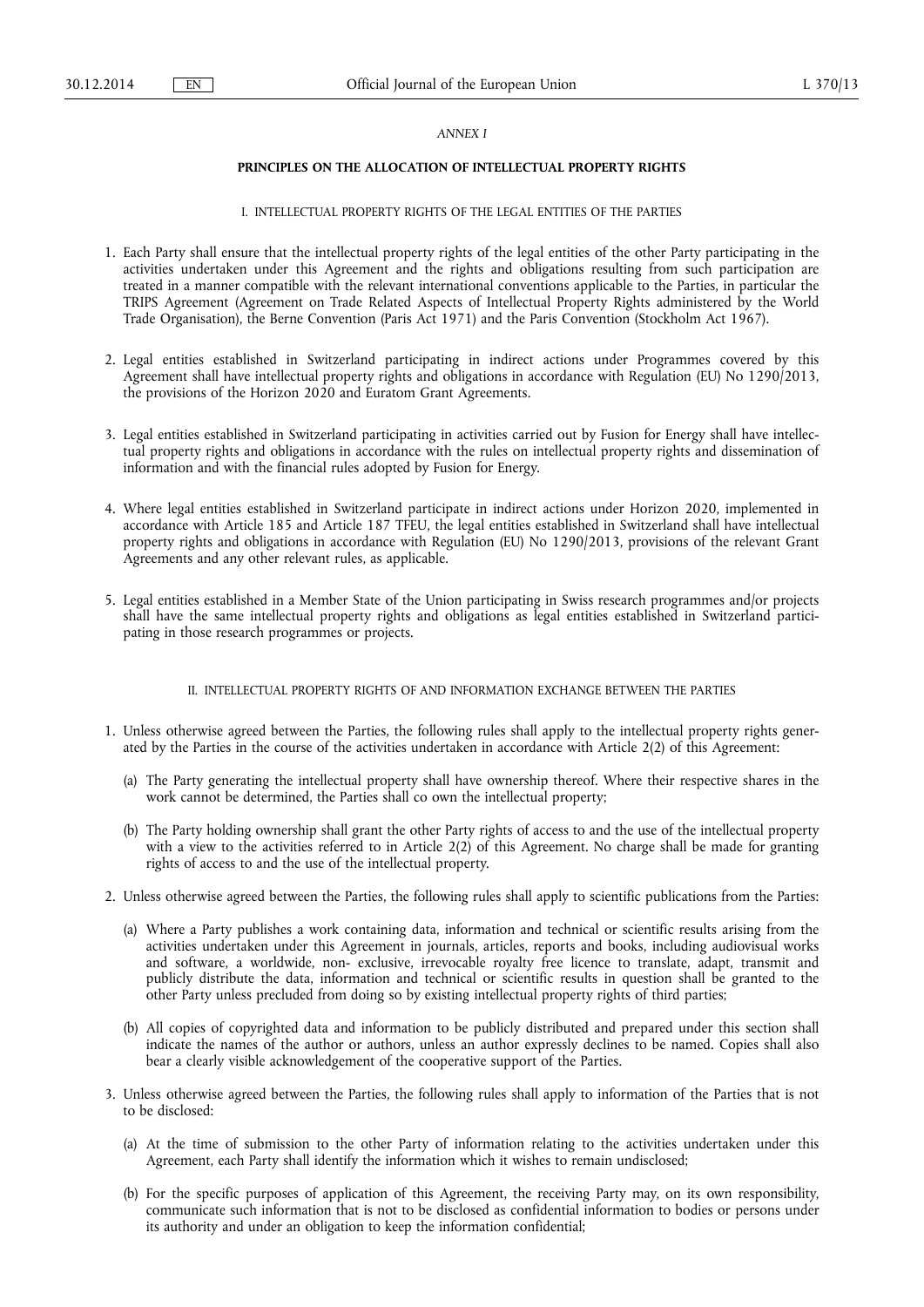- (c) With the prior written consent of the Party providing information that is not to be disclosed, the receiving Party may disseminate such information more widely than otherwise permitted under point (b). The Parties shall cooperate in developing procedures for requesting and obtaining prior written consent for wider dissemination, and each Party shall grant such approval to the extent permitted by its domestic policies, regulations and laws;
- (d) Non-documented information that is not to be disclosed or other confidential or privileged information provided in seminars or other meetings of the representatives of the Parties arranged under this Agreement, or information arising from the attachment of staff, use of facilities or indirect actions must remain confidential, where the recipient of such information that is not to be disclosed or other confidential or privileged information was made aware of the confidential character of the information before it was communicated, in accordance with point (a);
- (e) Each Party shall ensure that information that is not to be disclosed which it obtains in accordance with point (a) or (d) shall be controlled as provided for in this Agreement. If one of the Parties becomes aware that it will be, or may be expected to become, unable to meet the requirements on non-dissemination set out in points (a) and (d), it shall immediately inform the other Party. The Parties shall thereafter consult to define an appropriate course of action.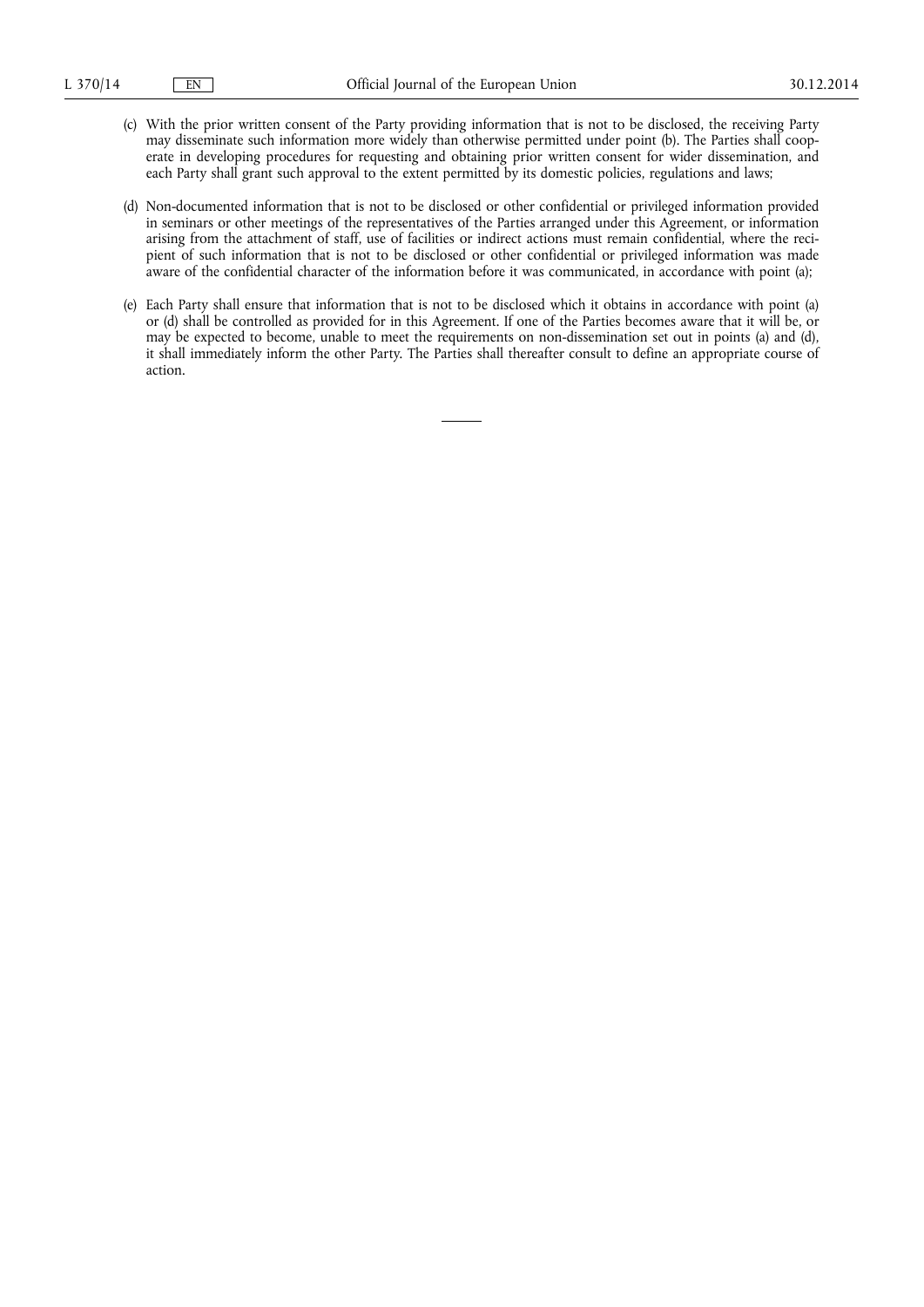### *ANNEX II*

### **FINANCIAL RULES GOVERNING THE CONTRIBUTION OF SWITZERLAND REFERRED TO IN ARTICLE 4 OF THIS AGREEMENT**

#### I. DETERMINATION OF FINANCIAL PARTICIPATION

- 1. The Commission shall communicate to Switzerland together with relevant background material including the corresponding Eurostat data, as soon as possible and at the latest on 1 September of each year and any multi-annual financial framework 2014-2020 update as soon as available:
	- (a) the amounts in commitment appropriations in the statement of expenditure of the draft general budget of the Union for the following year corresponding to the Programmes covered by this Agreement and the Union final contribution to Fusion for Energy;
	- (b) the estimated amount of the contributions derived from the draft general budget of the Union, corresponding to the participation of Switzerland for the following year in each of the Programmes covered by this Agreement and in the activities carried out by Fusion for Energy.
- 2. Once the general budget of the Union has been finally adopted and at the same time as the first call for funds of the year, the Commission shall communicate to Switzerland the amounts referred to in paragraph 1 (a) and (b) with relevant background material including the corresponding Eurostat data, in separate statements of expenditure corresponding to the participation of Switzerland in each of the Programmes covered by this Agreement and in the activities carried out by Fusion for Energy.

### II. PAYMENT PROCEDURES

- 1. In June and November of each financial year, the Commission shall issue a separate call for funds to Switzerland corresponding to its contribution to each of the Programmes covered by this Agreement and to the activities carried out by Fusion for Energy under this Agreement. Those calls for funds shall provide respectively for the payment of six twelfths of Switzerland's contribution for each call for funds and not later than 30 days after receipt of the corresponding call for funds. However, in the last year of the two Programmes and the last year of Decision 2013/791/Euratom, the Commission shall issue in June of that year a single call for funds covering the whole year to be paid not later than 30 days after receipt of the corresponding call for funds.
- 2. Notwithstanding paragraph 1, the Commission shall issue by 15 December 2014 a call for funds to Switzerland corresponding to 7/24 of its annual contribution to Programmes covered by this Agreement in 2014, with the exception of fusion activities under the Euratom Programme. The Commission shall also issue by 15 December 2014 a call corresponding to 12/12 of Swiss annual contribution to the fusion activities of the Euratom Programme and the activities carried out by Fusion for Energy in 2014. Those calls shall provide for the payment of Switzerland's contribution not later than 30 days after the receipt of the corresponding call for funds.
- 3. The contributions of Switzerland shall be expressed and paid in euro.
- 4. Switzerland shall pay its contribution under this Agreement according to the schedule in, respectively, paragraph 1 or 2. Any delay in payment shall give rise to the payment of interest at a rate equal to the one-month inter bank offered rate (EURIBOR). This rate shall be increased by 1.5 percentage point for each month of delay. The increased rate shall be applied to the entire period of delay.

## III. CONDITIONS FOR IMPLEMENTATION

- 1. The financial contribution of Switzerland to the two Programmes and the activities carried out by Fusion for Energy in accordance with Article 4 of this Agreement shall remain unchanged for the financial year in question. Any relevant changes in the general budget of the Union adopted in the financial year in question shall be taken into account in the first call for funds issued in the following year, except in the final year of the respective Programmes and activities.
- 2. The Commission, at the time of the closure of the accounts relating to each financial year (n), within the framework of the establishment of the revenue and expenditure account, shall proceed to the regularisation of the accounts with respect to the participation of Switzerland, taking into consideration modifications which have taken place, either by transfer, cancellations, carry overs, or by supplementary and amending budgets during the financial year.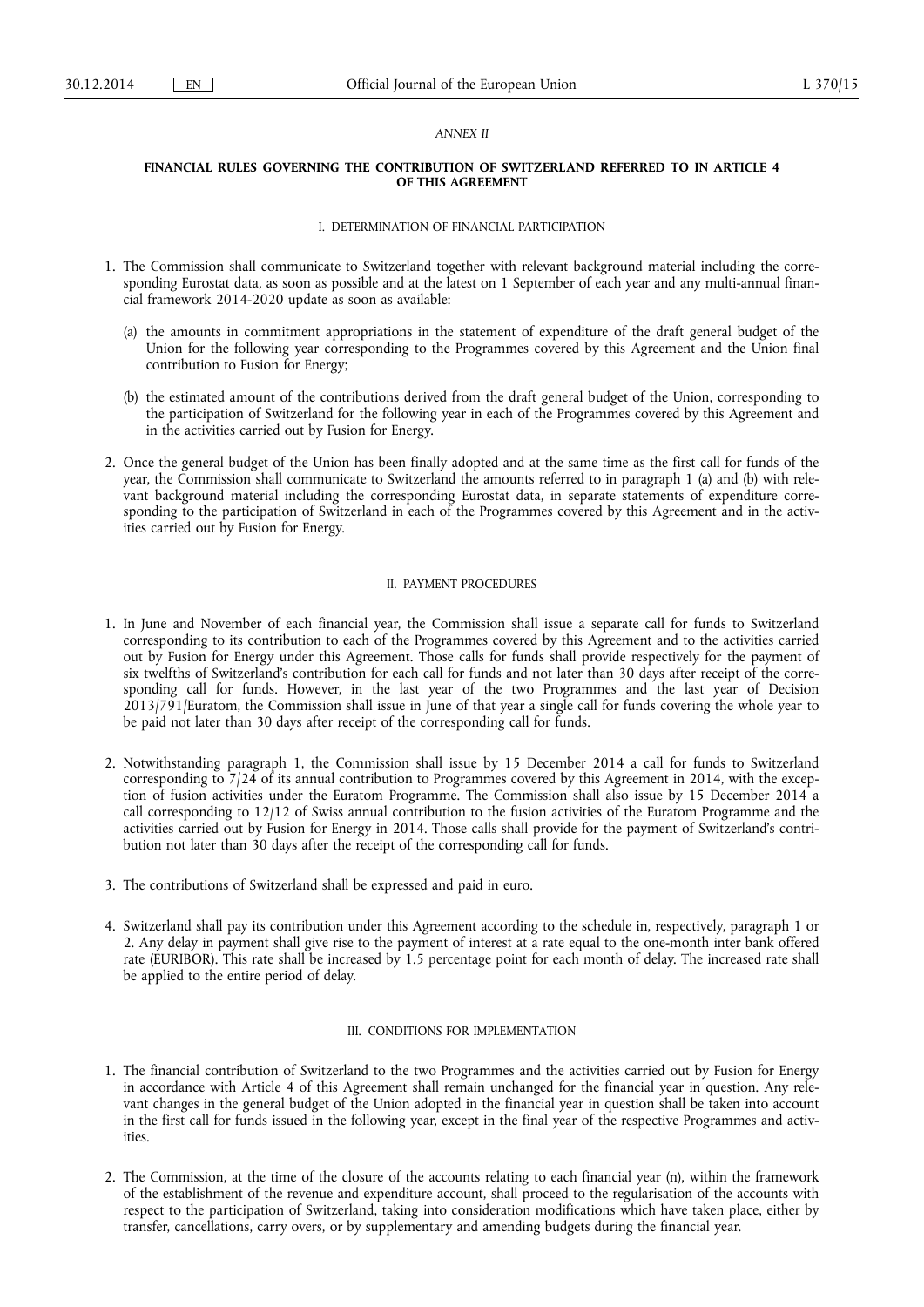3. That regularisation shall occur at the time of the first payment for the year n+1. However, the final such regularisation shall occur not later than July of the fourth year following the end of each of the two Programmes and the end of the duration of Decision 2013/791/Euratom. Payment by Switzerland shall be credited to the Union and Euratom Programmes as budget receipts allocated to the appropriate budget heading in the statement of revenue of the general budget of the Union.

## IV. INFORMATION

- 1. At the latest on 1 September of each financial year (n+1), the statement of appropriations for the Programmes covered by this Agreement and for the activities carried out by Fusion for Energy related to the previous financial year (n), shall be prepared and transmitted to Switzerland for information, according to the format of the Commission's revenue and expenditure account.
- 2. The Commission shall make available to Switzerland the statistics and all other general financial data relating to the implementation of each of the two Programmes and activities carried out by Fusion for Energy which is made available to the Member States of the Union.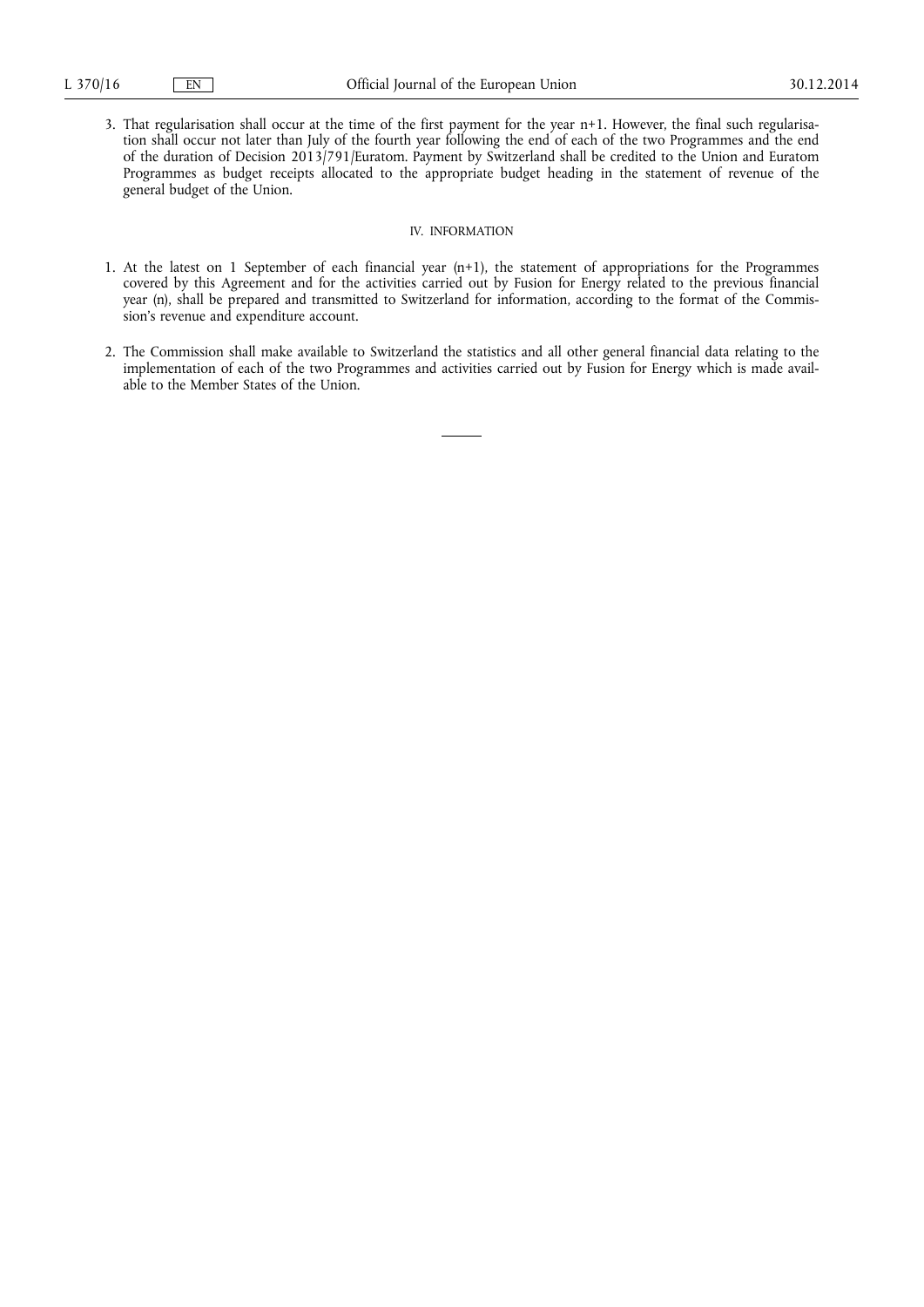#### *ANNEX III*

#### **FINANCIAL CONTROLS OF SWITZERLAND'S PARTICIPANTS IN HORIZON 2020, IN THE EURATOM PROGRAMME AND IN THE ACTIVITIES CARRIED OUT BY FUSION FOR ENERGY COVERED BY THIS AGREEMENT**

## I. DIRECT COMMUNICATIONS

The Commission may communicate directly with the participants in Programmes covered by this Agreement and in the activities carried out by Fusion for Energy established in Switzerland and with their subcontractors. They may submit directly to the Commission all relevant information and documentation which they are required to submit on the basis of the instruments referred to in this Agreement and of the grant agreements and/or contracts concluded to implement them.

### II. AUDITS

- 1. In accordance with Regulation (EU, Euratom) No 966/2012 of the European Parliament and of the Council ( 1 ) and Commission Delegated Regulation (EU) No 1268/2012 ( 2 ) and with the other rules referred to in this Agreement, the grant agreements and/or contracts concluded with participants in the programmes and activities established in Switzerland may provide for scientific, financial, technological or other audits to be conducted at any time on the premises of the participants and of their subcontractors by Commission agents or by other persons mandated by the Commission.
- 2. Commission agents, the European Court of Auditors and other persons mandated by the Commission shall have access to relevant sites and works and to all information, including information in electronic form, required in order to carry out such audits. This right of access shall be stated explicitly in the grant agreements and/or contracts concluded to implement the instruments referred to in this Agreement.
- 3. After the expiry of Horizon 2020 and the Euratom Programme, or after 31 December 2020 for the activities carried out by Fusion for Energy, audits may be conducted on the terms laid down in the grant agreements and/or contracts in question.
- 4. The Swiss Federal Audit Office shall be informed in advance of any audits conducted by the persons referred to in paragraph 2 on Swiss territory. Such notification shall not be a legal precondition for carrying out such audits. The Swiss Federal Audit Office or other competent Swiss authorities designated by the Swiss Federal Audit Office may assist during such audits.

#### III. INVESTIGATIONS BY THE EUROPEAN ANTI FRAUD OFFICE (OLAF)

- 1. Within the framework of this Agreement, the Commission (OLAF) may carry out investigations, including on-thespot checks and inspections, on Swiss territory, in accordance with the terms and conditions laid down in Council Regulation (Euratom, EC) No 2185/96 ( 3 ) and Regulation (EU, Euratom) No 883/2013 of the European Parliament and of the Council ( 4 ) with a view to establishing whether there has been fraud, corruption or any other illegal activity affecting the financial interests of the Union and/or of Euratom.
- 2. On the spot checks and inspections shall be prepared and conducted by OLAF in close collaboration with the Swiss Federal Audit Office or with other competent Swiss authorities designated by the Swiss Federal Audit Office, which shall be notified in good time of the object, purpose and legal basis of the checks and inspections, so that they can provide all the requisite help. To that end, the officials of the competent Swiss authorities may participate in the onthe-spot checks and inspections.

<sup>(</sup> 1 ) Regulation (EU, Euratom) No 966/2012 of the European Parliament and of the Council of 25 October 2012 on the financial rules applicable to the general budget of the Union and repealing Council Regulation (EC, Euratom) No 1605/2002 (OJ L 298, 26.10.2012, p. 1).

<sup>(</sup> 2 ) Commission Delegated Regulation (EU) No 1268/2012 of 29 October 2012 on the rules of application of Regulation (EU, Euratom) No 966/2012 of the European Parliament and of the Council on the financial rules applicable to the general budget of the Union (OJ L 362, 31.12.2012, p. 1).

<sup>(</sup> 3 ) Council Regulation (Euratom, EC) No 2185/96 of 11 November 1996 concerning on-the-spot checks and inspections carried out by the Commission in order to protect the European Communities' financial interests against fraud and other irregularities (OJ L 292, 15.11.1996, p. 2).

<sup>(</sup> 4 ) Regulation (EU, Euratom) No 883/2013 of the European Parliament and of the Council of 11 September 2013 concerning investigations conducted by the European Anti-Fraud Office (OLAF) and repealing Regulation (EC) No 1073/1999 of the European Parliament and of the Council and Council Regulation (Euratom) No 1074/1999 (OJ L 248, 18.9.2013, p. 1).